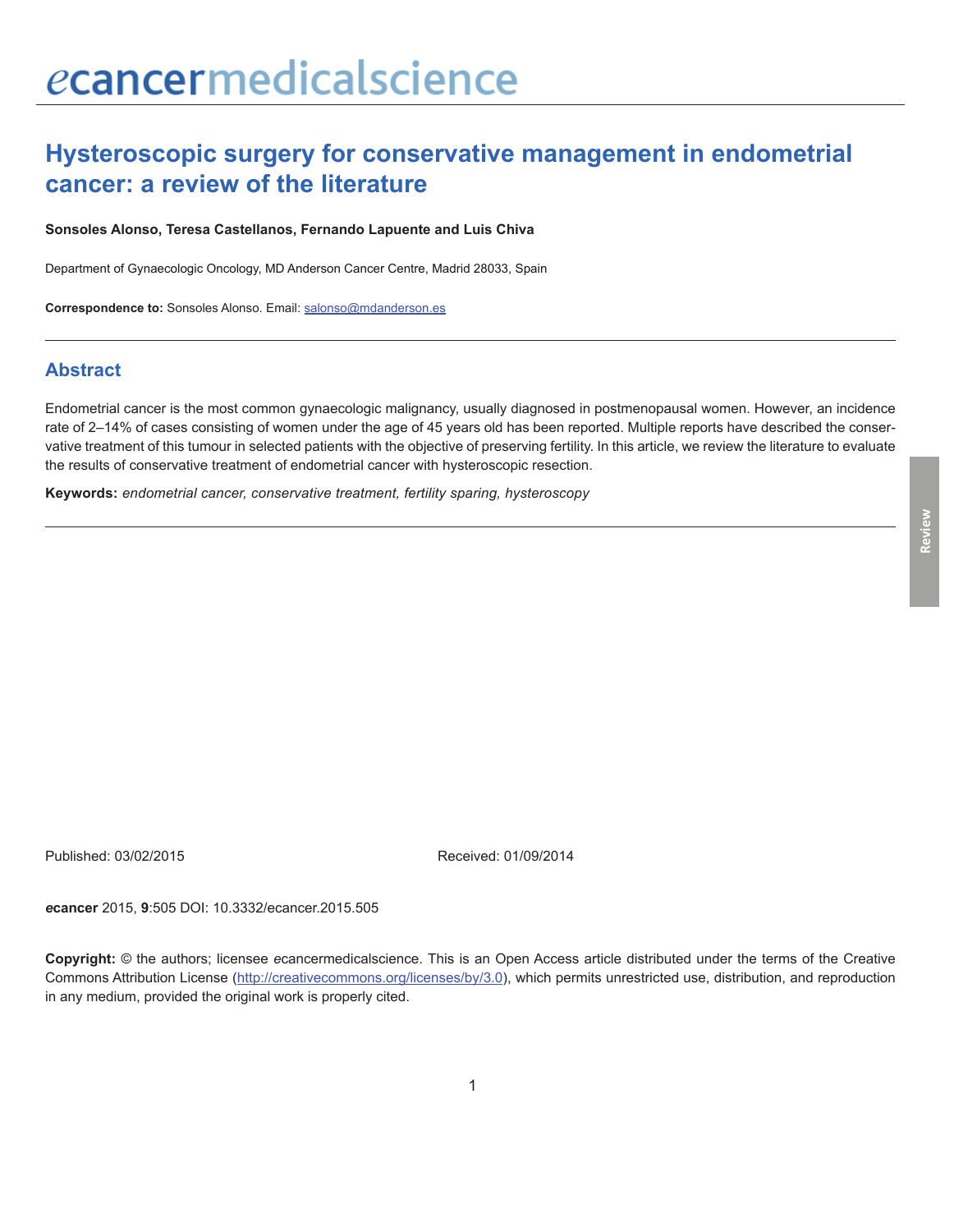#### **Introduction**

Endometrial cancer is the most common gynaecologic tumour. Its prognosis is generally favourable, with a five-year survival rate of 84.3% for all stages [\[1\].](#page-9-0) Federation of Gynaecology and Obstetrics (FIGO) stage is the independent variable that best relates to prognosis. The majority of patients are diagnosed in the initial stages, of which 71–75% of cases with the disease limited to the uterus [\[2, 3\]](#page-9-0) and with a five-year survival rate of 90% for stage I [\[3, 4\]](#page-9-0).

Diagnosis was more frequent in postmenopausal women, with an average age of 64–67.3 years old according to studies [\[1, 5, 6\]](#page-9-0). However, up to 20% of the cases are diagnosed in the premenopausal stage [\[7\].](#page-9-0)

According to recent research which studied endometrial cancer in young women and in women of childbearing age, the observed incidence rate was 3.2% for women under 45 [\[6\]](#page-9-0) and between 2.4% and 5% for women under 40 [\[3, 7\],](#page-9-0) with an average age of 39.8 years [\[6\]](#page-9-0) for this group of patients.

Although this incidence rate is not high, diagnosing endometrial cancer in young women who wish to have children presents a challenge for oncological gynaecology. Owing to the delay in maternity, and because of growing evidence that some factors associated with infertility are also associated risk factors for the development of endometrial cancer, the incidence rate of this tumour is found to be even more frequent in patients who are of childbearing age and nulliparous. In fact, up to 54% of premenopausal patients diagnosed were also nulliparous [\[8\]](#page-9-0).

For this reason, a large number of studies are being carried out to determine the possibility and safety of initiating conservative fertility treatment among this group of patients, and these studies are ever growing.

Endometrial tumours in patients under 45 are often less aggressive, with characteristics suggesting favourable prognosis, since up to 18% of cases are low grade (G1), have not penetrated more than halfway through the myometrium (stage IA) and their histology is endometrioid with positive hormone receptors (type I) [\[6\]](#page-9-0).

In this way, as a consequence of different studies and research, taking into consideration that although experience is limited, there remains the possibility of initiating a treatment to preserve fertility in patients who have not yet fulfilled their desire to have children. However, in order to bring about said treatment in a way that is oncologically safe, the recommendations are based on compliance with a set of strict selection criteria.

Standard treatment for endometrial cancer begins with staging surgery by means of total hysterectomy with double adnexectomy, peritoneal lavages, and pelvic (and paraaortical depending on the presurgical discovery and risk factors) lymphadenectomy. The approach can be by means of a laparotomy or laparoscopy, preferentially the latter. The possibility of carrying out a selective lymph node biopsy is being developed.

Preservation of fertility treatment includes an initial diagnostic–therapeutic approach by means of a hysteroscopy or dilation and curettage and further study of the sample. A subsequent broad clinical study is then carried out to confirm if the patient fulfills the selection criteria in order to be included in a fertility preservation treatment protocol.

For this, the type of histological grade must be confirmed considering that it will be possible to attempt to preserve fertility in endometrioid histology tumors with low-grade histology (G1, well differentiated).

A subsequent extension study by means of an MRI scan to confirm that the cancer has spread to the myometrium and ovaries is recommended.

Once a patient has been accepted as a candidate for fertility preservation treatment one of the treatment options is recommended, either hormone treatment only, although evidence is very limited, or hysteroscopy combined with hormone treatment according to the experience of the centre.

The most widely discussed treatment in the literature consists of hormone treatment in combination with progestogen in high doses (oral), medroxyprogesterone acetate, and megestrol acetate. Evidence also exists regarding treatment with local progestogens by means of a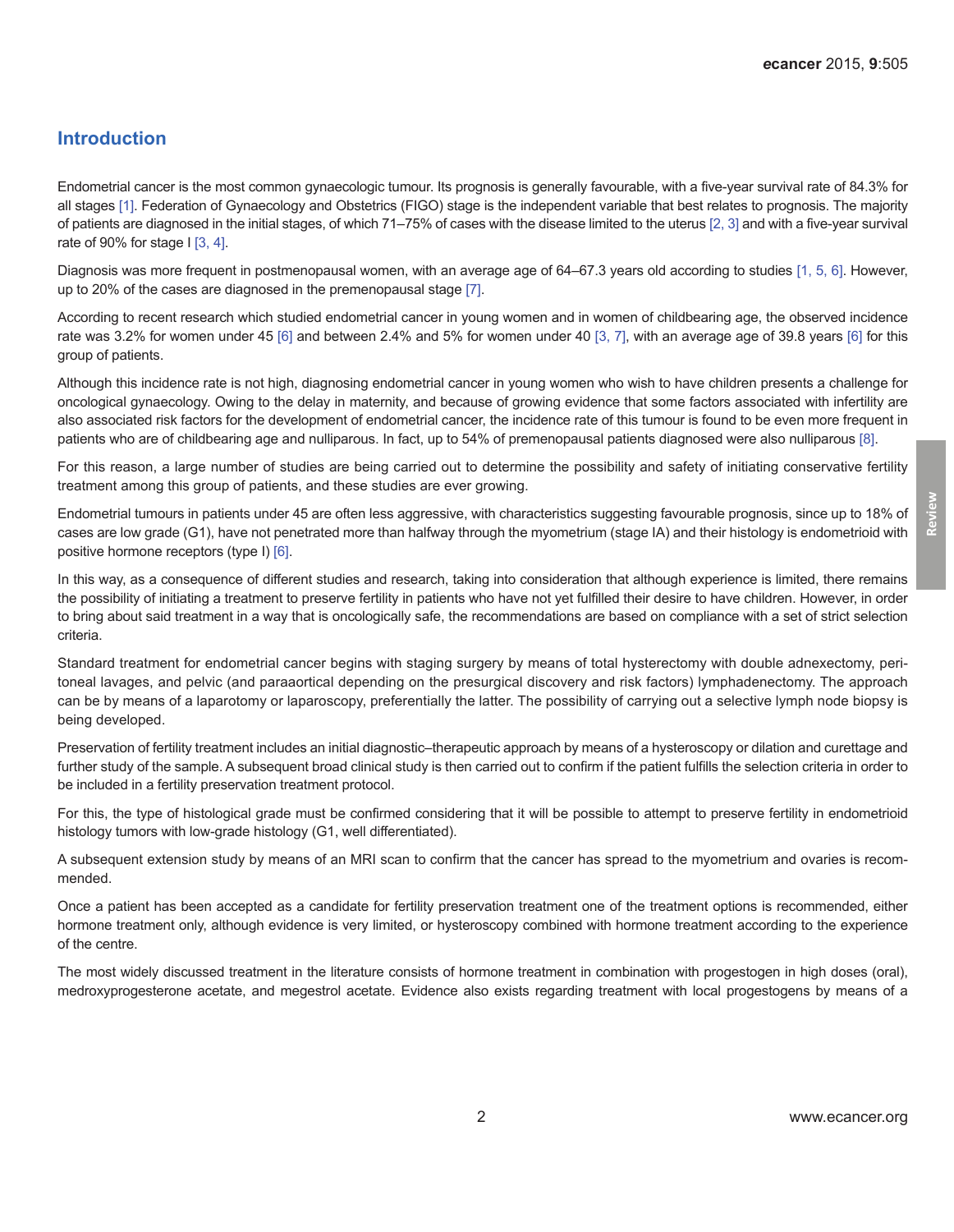levonorgestrel intrauterine device (LNG-IUD). This hormone treatment often follows recommended periodical curettages every three months. Other research carried out in combination with this treatment includes local tumour resection by means of a hysteroscopy. However, limited evidence and experience exists for this treatment [\[9\].](#page-9-0)

This article will review the sets of patients with endometrial cancer submitted for fertility conservation treatment by means of a hysteroscopy for local tumour resection, combined with hormone treatment. We also include a technical surgical analysis, a follow-up, and analysis of remission and pregnancy rates. For this, a systematic indexed search for articles in PubMed between 1975 and June 2014 was carried out.

#### **Characteristics of the published case studies**

Following bibliographical review, we were left with three case studies in which local tumour resection of endometrial carcinoma with hysteroscopy surgery and follow-up treatment with hormone therapy was carried out. We also discovered publications of isolated cases which involved a specific hysteroscopic tumour resection following diagnosis with the aim of preserving the uterus.

The first two studies published are the most significant as regards hysteroscopic surgery treatment because the surgical methodology and technique is well explained, and was written by only those authors that presented the negative arguments of the margins at the time of resection. As the rate of remission is influenced by this confirmation of total tumour resection, this review will analyse the results of these two studies jointly on one hand, and independently of the whole group of case studies on the other hand.

The first cases to be published were from Mazzon *et al* [\[10\]](#page-9-0) in 2010, with a series of six cases. A more extensive series of 14 cases was published subsequently by Laurelli in 2011 [\[11\]](#page-10-0). Therefore, according to the data published by these two authors, a series of 20 cases with a similar surgical technique can be discussed and later analysed in detail, in which complete local tumour resection with negative margins by means of hysteroscopy was carried out.

Additionally, a series published in 2013 by Shan *et al* [\[12\]](#page-10-0) was studied. This series was based on a prospective observational study in which 14 cases of endometrial cancer and 12 cases of atypical hyperplasia were included. A complete hysteroscopical curettage was carried out in this study and these patients were later treated with hormone therapy. The 14 cases of endometrial cancer included by these authors are encompassed in this review.

Among the case reports, a case was published in 2007 [\[13\]](#page-10-0) in which a hysteroscopic endomyometrial resection was performed. As with all cases of endometrial cancer observed with a resectoscope, all of the samples were sent with the aim of demonstrating residual illness. All the samples came back negative. In this particular case, part of the myometrium underlying and lateral to the tumour lesion displayed a superficial myometrial invasion.

The approach used is well described and is very similar to that used by Mazzon and Laurelli. It said, this patient was not included in the group of patients reviewed as this patient was 53 years old, and the objective for this conservative treatment to be carried out was only because this patient refused radical treatment (hysterectomy). Six-monthly checks were carried out without evidence of illness or recurrence, five years after surgery.

Finally, in 2014, Marton *et al* [\[14\]](#page-10-0) published two cases in which endometrial ablation and hysteroscopic resection were done respectively. Although this surgical technique was not described as in the previously selected series, this analysis was included.

There are many series of cases published before the date in which hormone treatment was described as a fundamental therapy in conservative treatment. In many on these cases, diagnosis was made by means of tumour resection or hysteroscopic biopsy, the result being adenocarcinoma. This hysteroscopical procedure assumes tumour resection in many cases, however, the surgical technique was not described in the majority of cases and hysteroscopy was used more as a diagnostic approach than a therapeutic one. These cases were omitted for this reason. We only included those in which hysteroscopy was repeated after diagnosis with the aim of conducting local hysteroscopial surgery.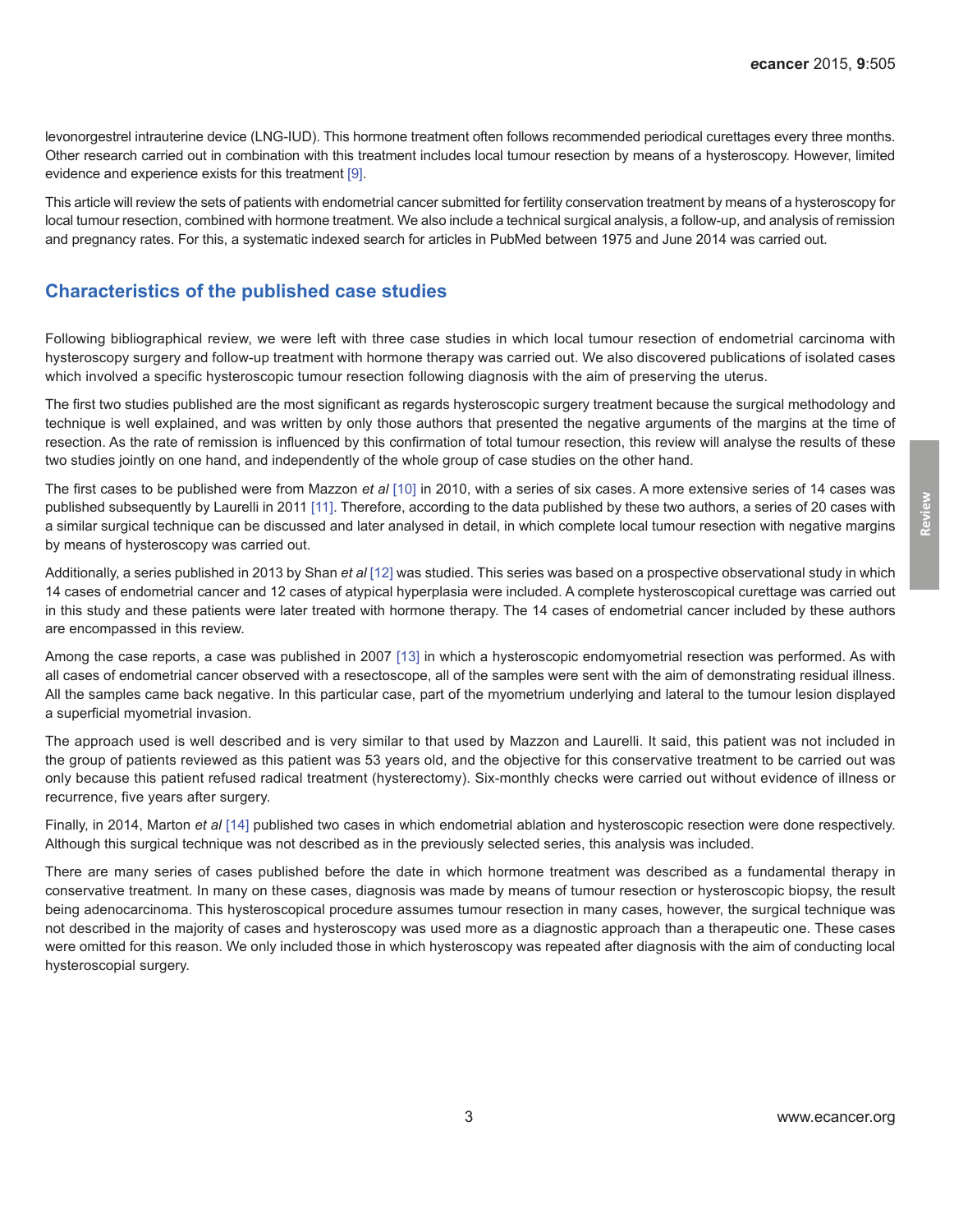## **Characteristics of the patients selected for conservative surgery**

In the two Italian series the age of the patients included is lower than or equal to 40 years old, although the average age of the Mazzon's group is less. Taking into consideration the total number of patients in these two series, the average age is 35.2 years old with an age range of 26–40 years old (Table 1).

Body mass index (BMI) was evaluated in both groups, however there were no obese patients in the Mazzon's group, compared to the Laurelli's group, in which three patients (21%) had a body mass index greater than 30 kg/m<sup>2</sup>.

The patients were nulliparous in the majority of cases: it was an inclusion criterion in the Mazzon's group, and the Laurelli's group included three patients who already had one child but still had a strong desire to preserve their fertility (17 out of 20 patients, 85%). Six of the 20 patients (4 in the Mazzon's group and 2 in the Laurelli's group) had a past history of infertility, amounting to 30% of the patients (Table 1).

The average age of the 14 patients in the Shan *et al* series [\[12\]](#page-10-0) was 30.1 years old with an age range of 18–39 years old. The average BMI was 21.8 kg/m² with just one patient having a value greater than 30 kg/m². Every patient in this group was nulligest. Six out of the 14 patients (42.8%) had a history of infertility [\[12\]](#page-10-0) (Table 1).

The two cases described by Marton *et al* [\[14\]](#page-10-0) were 30 and 39 years old respectively. One of them was nulligravida and the other was nullipara and secundigravida. Both had a family history of hereditary non-polyposis colorectal cancer (HNPCC). The former was not described in the following series but was considered an exclusion criterion for conservative treatment.

Taking the included series into consideration, we have a total of 36 patients, with an average age of 33.2 years old (18–40), an average BMI of 25.5 kg/m<sup>2</sup> (7.4–53) and up to 91.6% of them were nulliparous (Table 1).

These patient characteristics, already previously discussed in the literature as histories of nulliparity and sterility are more common in women under 45 with endometrial cancer than in older women with endometrial cancer (61% versus 24%) [\[1\]](#page-9-0). These data conform to previous publications studying young patients with endometrial cancer where an average age of 35 years for patients under 40 years, a BMI of 35.1 kg/m², and a history of HNPCC in 3.2% of cases  $[8]$ .

| <b>Series</b>       | N    | Age  | Average age     | <b>BMI</b>             | <b>History if infertility</b> | <b>Nulliparous</b> |
|---------------------|------|------|-----------------|------------------------|-------------------------------|--------------------|
| Mazzon et al [10]   | 6    | < 40 | $<$ 33 (27-39)  | None were obese        | 66.6%                         | 6/6                |
|                     |      |      |                 |                        |                               | 100%               |
| Laurelli et al [11] | < 14 | < 40 | $<$ 38 (26-40)  | $26$ kg/m <sup>2</sup> | < 14                          | 11/14              |
|                     |      |      |                 | $(23 - 53)$            |                               | 79%                |
| Total (I)           | 20   |      | 35.2% (26-40)   |                        | 30%                           | 17/20              |
|                     |      |      |                 |                        |                               | 85%                |
| Shan et al [12]     | < 14 | ~10  | $30.1(18 - 39)$ | 21.8 kg/m <sup>2</sup> | 42.8%                         | 14/14              |
|                     |      |      |                 | $(7.4 - 30.5)$         |                               | 100%               |
| Marton et al [14]   | 2    | ~10  | $34.5(30-39)$   | $\overline{a}$         | $\qquad \qquad -$             | 2/2                |
|                     |      |      |                 |                        |                               | 100%               |
| Total (II)          | 30   | < 40 | $33.2(18 - 40)$ | 25.5 kg/m <sup>2</sup> |                               | 33/36              |
|                     |      |      |                 | $(7.4 - 30.5)$         |                               | $(91.6\%)$         |

**Table 1. Clinical characteristics of the patients.**

(I) Mazzon's and Laurelli's series only

(II) All series included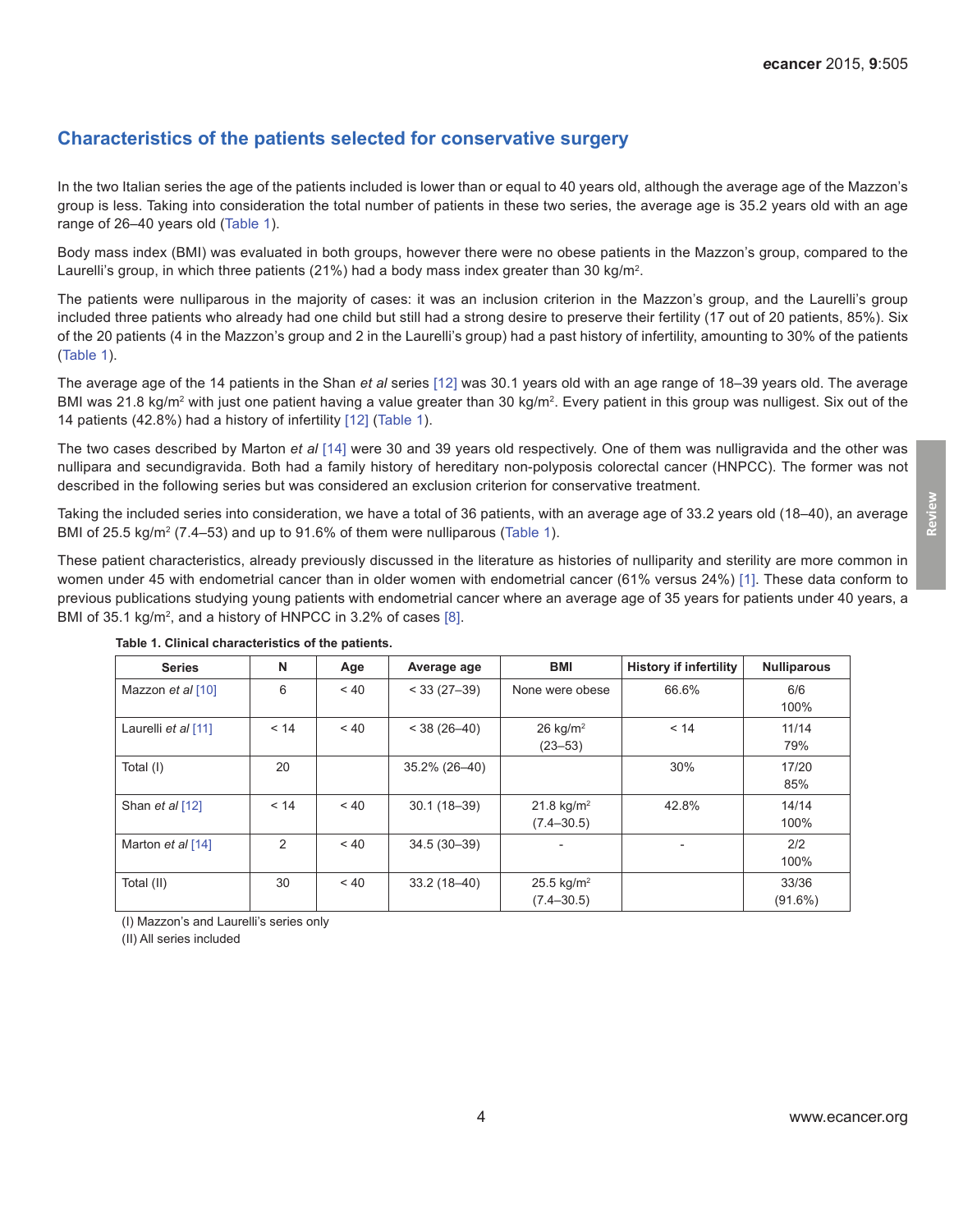#### <span id="page-4-0"></span>**Patient selection for conservative surgical treatment**

Inclusion criteria for fertility preservation were the same for all groups (Table 2).

Degree of differentiation was used as a first criterion since the tumour should correspond to a low-grade G1 type testing positive for progesterone and estrogen receptors. In all groups hormone receptors were evaluated using immunohistochemistry.

For a better assessment, when the sample originated from another centre, the centre [\[11\]](#page-10-0) pathologists carried out a review. In the case of Mazzon and Shan a review by two pathologists specialising in gynaecology was carried out independently. In a previous review carried out by our group, we saw that according to the literature, there is a difference between inter and intraobserver of 40% [\[15\]](#page-10-0), which is why a review by two pathologists is an established recommendation. In the study of two cases by Marton *et al* [\[14\]](#page-10-0) there is no mention of hormonal receptors or of histological confirmation. There is only an observation that they were dealing with an endometrioid adenocarcinoma.

Therefore, the only candidates for conservative treatment are patients with Grade 1 endometrial adenocarcinomas with an endometrioid histology. This criterion is essential for conservative treatment. Grade 1 tumours are those which are mostly progesterone receptor positive which is fundamental for this treatment [\[15\].](#page-10-0)

The tumour should be limited to the uterus without myometrial or cervical invasion. The majority of authors demonstrate this using transvaginal ultrasound (TVUS) and magnetic resonance imaging (MRI). Assessing the stage through contrast MRI provides enough precision to rule out myometrial [\[16\]](#page-10-0) involvement. Precision is increased when used in conjunction with transvaginal ultrasound and when done by expert hands. Both tests are useful for the pre-operative myometrial evaluation [\[17\].](#page-10-0) When conservative treatment is used the MRI becomes the most recommended technique for prior assessment [\[15\]](#page-10-0). In addition, in the two series carried out by Mazzon and Laurelli, the evaluation of myometrial or cervical involvement is carried out by hysteroscopy.

All patients were evaluated by a general and gynaecological exam, a chest x-ray, and a test for CA 125 serum levels.

Included patients were duly informed of the risks of recurrence or progression of the disease and all signed informed consent forms.

For the assessment of ovarian involvement a routine laparoscopy was carried out on eight patients in the Laurelli's [\[11\]](#page-10-0) series after the hysteroscopy was performed. In the Shan's [\[12\]](#page-10-0) series a laparoscopy was only carried out on two patients, since it was only indicated for patients for whom ovarian involvement was suspected from the imaging tests.

The incidence of ovarian involvement in patients with apparent Stage 1 disease is 5% according to the literature [\[18\]](#page-10-0). However, there are many publications that show a higher incidence of ovarian involvement in groups of young patients. In a recent review by our group, we found an incidence of ovarian involvement in women under 45 with endometrial cancer of between 11% and 29.4% according to the authors [\[19\]](#page-10-0). This is a greater incidence than for patients over 45 years of age [\[6,](#page-9-0) [20\].](#page-10-0) Similarly, Evans-Metcalf *et al* showed a significant difference between the two age groups in the univariate analysis. However, when the multivariate analysis was carried out, what actually appeared to be associated with an increase in synchronous ovarian involvement and endometrial cancer was nulliparity [\[21\].](#page-10-0) Other authors, like Walsh, in his series with young patients, observed an ovarian involvement of 25% and of these up to 88% of cases involved a synchronic tumour [\[22\]](#page-10-0). In any event, be it because of age or nulliparity, we are dealing with a group of patients at risk for ovarian involvement for which it is mandatory to eliminate this possibility, preferably by laparoscopy, as performed in the Laurelli's group protocol [\[11\]](#page-10-0).

| <b>Criterion</b>         | Test                                       |
|--------------------------|--------------------------------------------|
| Grade 1                  | Evaluation by two specialised pathologists |
| Progesterone receptors + | Immunohistochemistry                       |
| Myometrial invasion      | TVUS, MRI, hysteroscopic assessment        |
| Ovarian Involvement      | MRI, laparoscopy                           |
| <b>Advanced Disease</b>  | CA 125, Chest x-ray                        |

| Table 2. Assessment prior to conservative treatment. |  |  |  |
|------------------------------------------------------|--|--|--|
|------------------------------------------------------|--|--|--|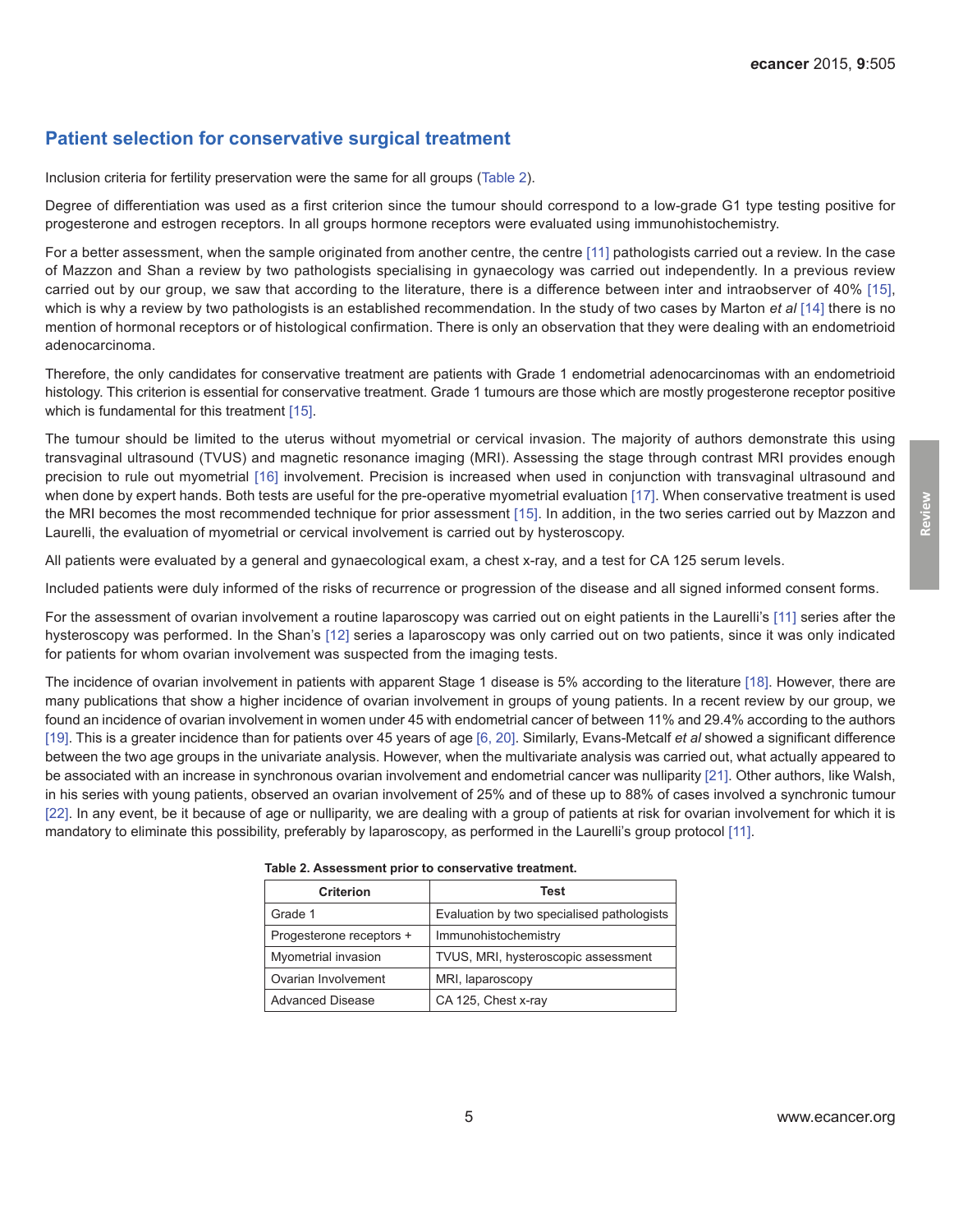#### **Surgical treatment by hysteroscopy**

Patients of the two Mazzon's and Laurelli's series underwent an initial selection phase during which a diagnostic hysteroscopy was carried out in cases where it had not been performed previously or when there were doubts as to the diagnosis. During which the histology and grade were confirmed by biopsy. For this purpose a 30 degree lens with a diameter of 4 mm was used with a working channel of 5 mm. The hysteroscope was inserted under direct vision without cervical dilatation. The cavity was distended using carbon dioxide (CO<sub>2</sub>) with an insufflation rate of 35 mL/min, at a pressure of <90 mmHg.

Hysteroscopy allows for a more precise assessment of tumour involvement, as well as adequate biopsy sampling which in turn allows correct assessment of the tumour's histological grade. This is the most recommended diagnostic technique [\[1,](#page-9-0) [15\]](#page-10-0). In fact, in these two series, 100% of cases the initial diagnostic assessment coincided with that of the definitive one upon surgical resection of the tumour [\[10,](#page-9-0) [11\].](#page-10-0)

Laurelli reported that, in the last eight cases, after the diagnostic hysteroscopy was completed, a diagnostic laparoscopy was done to assess the ovaries, and a peritoneal lavage was performed.

Patients who fulfilled the above criteria [\(Table 2](#page-4-0)) were subsequently submitted to surgical hysteroscopy.

Mazzon and Laurelli used similar surgical procedures.

Surgical hysteroscopy was performed under general anesthesia. Cervical dilatation to 10 mm was carried out using a Hegar dilator and a 9 mm [\[10\]](#page-9-0) or 10 mm [\[11\]](#page-10-0) hysteroscope with 0° lens was inserted. The uterus was distended using a 1.5% glycine solution under gravity inflow of 70 mmHg. The irrigant fluid was collected and monitored carefully. A 5 mm loop with 100 W of cutting power was used for the tumour resection.

Both authors resected the endometrial lesion and a layer of underlying myometrium. In addition, Mazzon described resecting part of the endometrium adjacent to the tumour [\[10\]](#page-9-0), which he describes as a three-step resection. If the tumour resection resulted positive and the other two (the adjacent endometrium and underlying myometrium) negative they moved forward with conservative treatment, if not standard surgery was carried out.

In addition, Shan *et al* [\[12\]](#page-10-0) carried out a hysteroscopy curettage during which they resected the major part, if not all of the tumour tissue. This author observed that in eight of the 14 patients (57.15%) with the initial diagnosis of endometrial carcinoma, residual disease was found in the sample after performing the complete endometrial resection with hysteroscopy.

Marton *et al* [\[14\]](#page-10-0) described in one of their cases, performing an initial polypectomy resulted in the diagnosis of carcinoma. One month later with the intention of surgically resecting the tumour they performed a complete endometrial ablation. In this case Purisol (mannitol/sorbitol mixture) was used to distend the cavity and the intrauterine pressure was limited to 100 mmHg. All samples were negative. In the second case, an initial hysteroscopy was performed where multiple polyps were resected and an adenocarcinoma was diagnosed in one of them. One month later, an endometrial resection was performed again taking multiple endometrium samples that all tested negative.

As we see in these series, surgical hysteroscopy allows for an accurate and safe assessment of the lesion as well as of the rest of the uterine cavity, with a rate of complications of 3% described in the literature [\[23\]](#page-10-0). In the series presented no complications were described.

#### **Hormonal consolidation therapy**

Once it was confirmed that a well-differentiated tumour without myometrium invasion and with free resection margins was involved, or that a complete endometrial resection had been done, a hormonal consolidation therapy was begun. For all his patients, Mazzon used megestrol acetate (160mg) daily, beginning the fifth day after the surgery and continuing for six months [\[10\]](#page-9-0). Laurelli began a week after the surgery. In six patients, he used the same regimen as Mazzon and in eight patients he used the levonorgestrel intrauterine device (IUD) for 12 month [\[11\]](#page-10-0). Shan [\[12\]](#page-10-0) also used megestrol acetate (160 mg) daily. Unlike other authors, when a partial response was obtained (endometrial cancer regression to simple or complex endometrial hyperplasia with or without atypia) or when a stable disease was involved, Shan increased the dose by 25% for 12 more weeks. If there was partial response at 24 weeks the dose was increased even more ([Table 3\)](#page-6-0).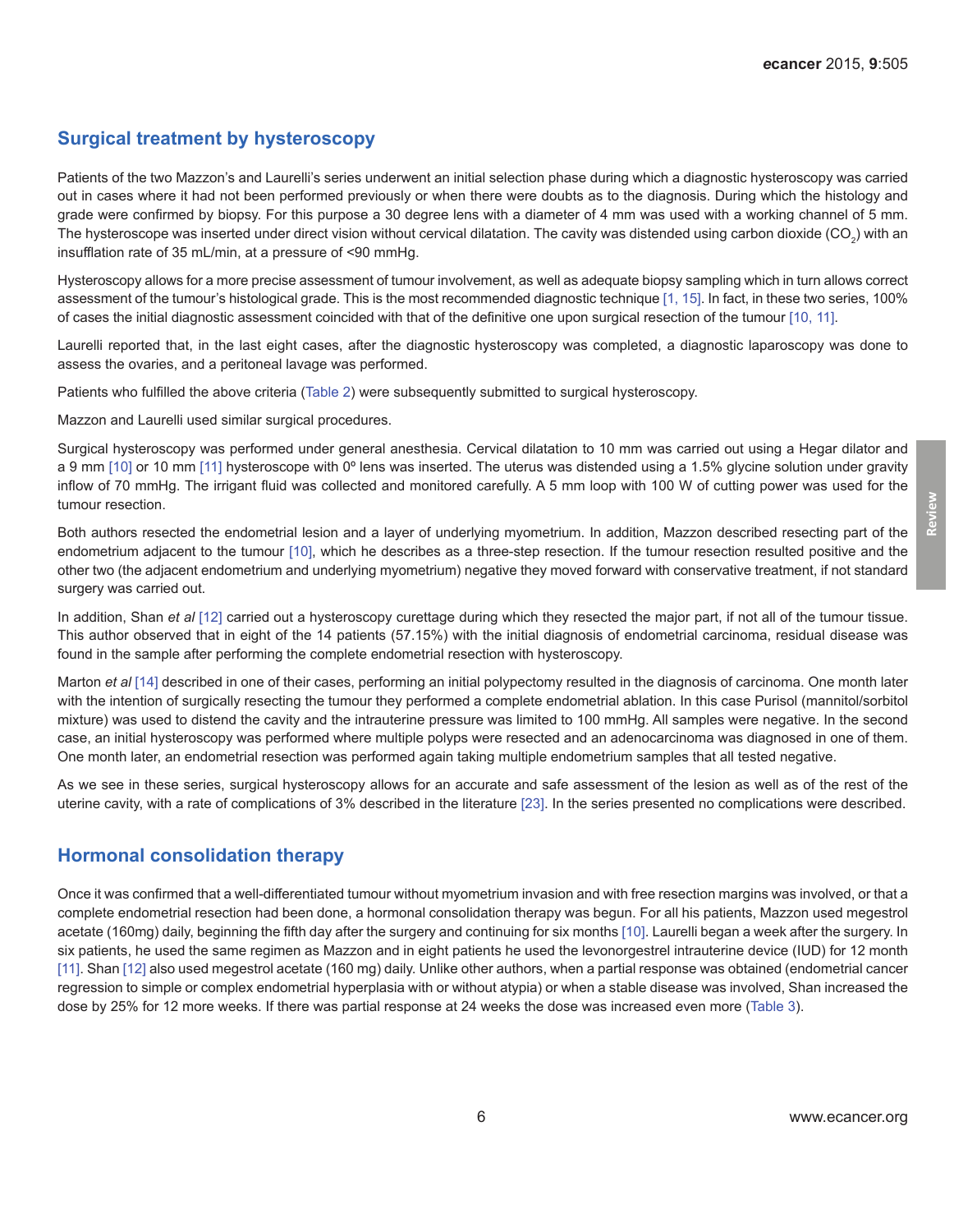| <b>Hormonal therapy</b>                     | <b>Cases</b> | <b>Starting point after</b><br>surgery | <b>Duration</b> |  |  |  |
|---------------------------------------------|--------------|----------------------------------------|-----------------|--|--|--|
| MA (160mg/d)                                | 26           | Day 5 or 7                             | 6 months        |  |  |  |
| Medroxyprogesterone<br>acetate (400 mg/day) |              |                                        | 3 months        |  |  |  |
| LNG-IUD                                     |              |                                        | 3 months        |  |  |  |
| LNG-IUD                                     | 8            | Day 7                                  | 12 months       |  |  |  |

<span id="page-6-0"></span>**Table 3. Hormonal consolidation therapy.** 

In the cases presented by Marton [\[14\]](#page-10-0), medroxyprogesterone was used (400 mg) per day for three months in one patient and LNG-IUD for three months in another patient.

The progestagenic agents most widely used for the conservative treatment of endometrial carcinoma are medroxyprogesterone acetate (MPA) and megestrol acetate (MA), followed by the levonorgestrel IUD (LNG IUD). Other agents used include 17-hydroxyprogesterone, norethisterone, oxyprogesterone acetate, hydroxyprogesterone acetate, GnRH analogs, and aromatase inhibitors [\[24, 25, 26\]](#page-10-0) without any of these having been demonstrated to be superior [\[27\]](#page-10-0).

#### **Follow-up**

During the first year of follow-up, both Mazzon and Laurelli coincided in performing check-ups every three months. These check-ups consisted of a gynaecological examination, a transvaginal ultrasound, determination of CA-125 serum, and a diagnostic hysteroscopy with biopsies.

A computed tomography (CAT) scan six months after the surgery was also recommended during the follow-up [\[11\].](#page-10-0)

The follow-up after a year differed a bit between authors. Laurelli continued with quarterly check-ups with the same examinations during the second year, including CAT scans every six months. Thereafter until the fifth year a gynaecological examination, a transvaginal ultrasound, and a CA-125 were performed every six months [\[11\]](#page-10-0). However, Mazzon performed check-ups every six months starting from the second year and for another two years [\[10\].](#page-9-0)

On the other hand, Shan performed monthly check-ups during the treatment, at 12 weeks, with analytics, a CA-125, and transvaginal ultrasound. Subsequently, these same clinical check-ups were carried out every three months with dilatation and curettage every six months.

Complete response was defined as complete absence of tumour cells in the biopsies of the diagnostic hysteroscopies carried out during the follow-up. Shan's group defined partial response as there was regression from endometrial cancer to typical simple or complex hyperplasia [\[12\].](#page-10-0) In Mazzon's [\[10\]](#page-9-0) group, patients showing complete response at six months of completing the hormonal treatment could begin attempting pregnancy; in Laurelli's [\[11\]](#page-10-0) group, they could begin after 12 months; and in Shan's [\[12\]](#page-10-0) after three months.

On the other hand, recurrence was defined as the presence of endometrial cancer in any of the biopsy samples of the follow-up hysteroscopy.

Persistent disease or stable disease was defined as the presence of the same disease that existed prior to treatment. Disease progression was defined as the onset of moderately or poorly differentiated adenocarcinoma.

Patients who showed no response in the initial assessment or in any of the follow-ups were subjected to standard surgery. Shan's series was an exception: if there was evidence of a partial response or stable disease, the dose was increased for three more months. Complete surgery was recommended in this series when faced with persistent disease or disease progression. Patients who did not achieve pregnancy or who had completed their reproductive desires also underwent complete surgery.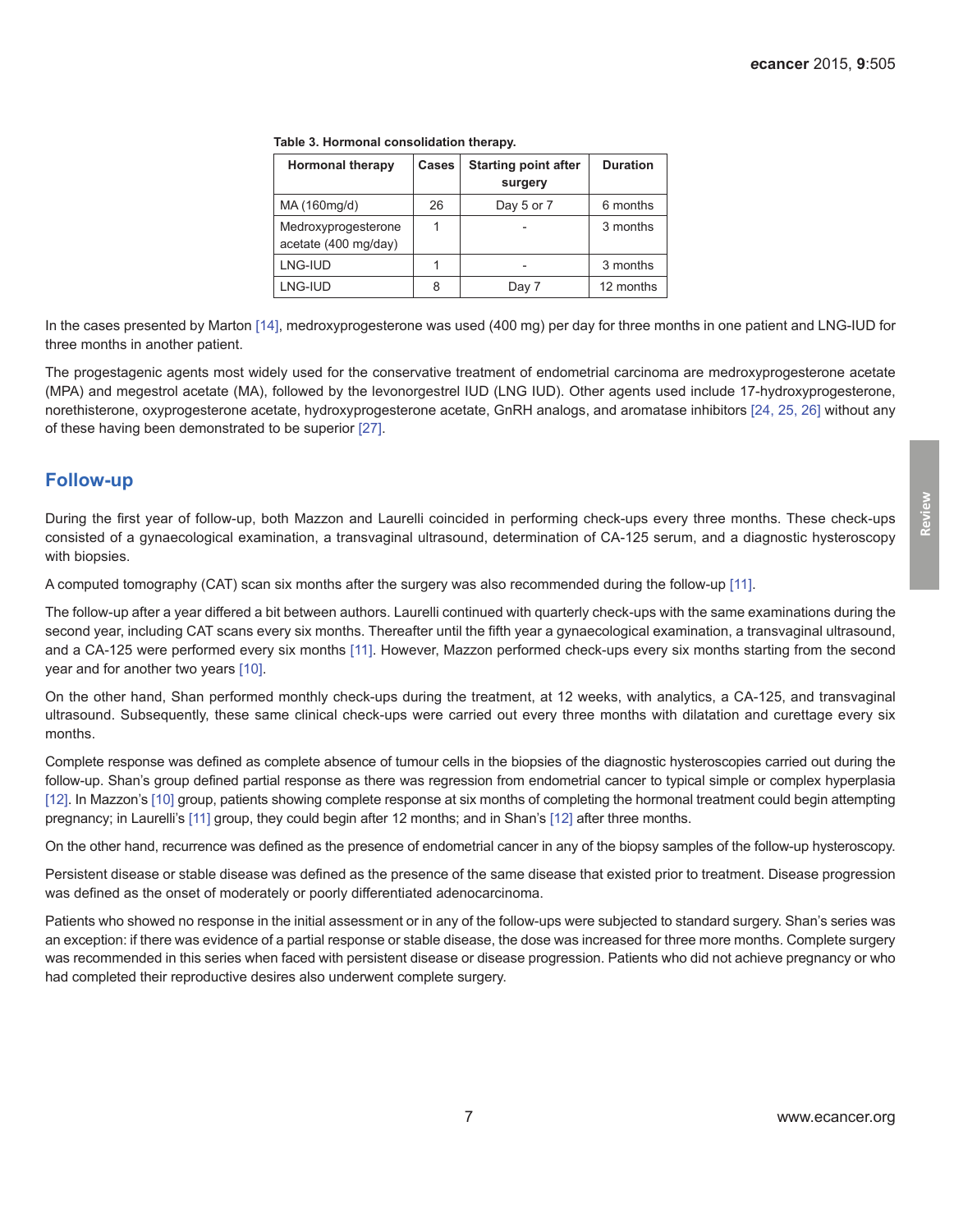#### **Patient progress**

Patient follow-up was carried out during a minimum of 11 months. If all the series are included this represents a median follow-up time of 40 months, with a range of 13 to 82 months.

In the Laurelli's series [\[11\],](#page-10-0) only one relapse was described which occurred five months from the hysteroscopic surgery (1/14, 7%, Table 4). The hormonal consolidation therapy for this patient consisted of the levonorgestrel IUD. The patient underwent complete surgical staging with a final FIGO stage 1A.

If we only take into account the two main series with similar methodology, that is that of Laurelli and Mazzon, we would have a tumour recurrence in 20 patients, which represents a relapse rate of 5%.

However, in the Shan's [\[12\]](#page-10-0) series two recurrences were described which represent a rate of 14.2%. These occurred at 10 and 12 months respectively. Both were treated with standard surgery.

Marton *et al* [\[14\]](#page-10-0) described a recurrence in one of the patients, which was observed when complete surgery was performed after reproductive wishes were completed, 22 months after the initial surgical procedure (Table 4).

With respect to the development of hyperplasia, this was observed in a total of nine patients taking into account all the series (9/36, 25%, Table 4) and in three cases the hyperplasia was atypical. In all cases of hyperplasia without atypia, a resolution was observed with normal check-ups after three months, except in one case which attained a complete response at 9 and 12 months [\[10\]](#page-9-0). As a point of interest, in the development of hyperplasia, as well as in the recurrence that occurred in the Laurelli's series, both patients were obese [\[11\].](#page-10-0) In one of the recurrences in Shan's [\[12\]](#page-10-0) group the patient had a BMI greater than 30 kg/m<sup>2</sup>.

Therefore, the complete response rate for patients with stage IA G1 endometrial carcinoma treated with fertility preserving surgical hysteroscopy, if we include all the series, is 88.9%, as the tumour recurrence was observed in only four patients (Table 4).

In a previous review of 133 patients conducted by our group, an initial complete response was observed in 75% and an absence of response in 24% of the patients [\[26\].](#page-10-0) Of the patients who responded, in up to 66% of cases there was a final complete response. Similarly, in a later revision that included 280 patients with stage IAG1 endometrial adenocarcinoma, a response rate to initial hormonal treatment of 74.6% over an average of six months of follow-up was observed, with persistent disease in 25.4% of the cases [\[27\]](#page-10-0). However, in these reviews of hormonal treatments with progestagenic agents as the only conservative treatment, a complete long-term response rate of between 51% [\[26\]](#page-10-0) and 48.2% [\[27\]](#page-10-0) is observed. Nevertheless, other authors have reported a higher risk of progression when carrying out follow-ups past 30 months [\[28\]](#page-10-0) in which case up to 35.4% of patients with an initial complete response may be affected [\[27\],](#page-10-0) and therefore a close long-term follow-up is recommended.

Therefore the treatment proposed by the authors of surgical resection of the tumour with hormonal consolidation therapy appears to add some benefit given the low relapse rate (11.1%) despite being based on a small series.

|               | Median follow-up<br>(months) | Recurrence        | <b>Persistent</b><br>disease | Time to<br>recurrence | Hyperplasia<br>without atypia | Atypical<br>hyperplasia |
|---------------|------------------------------|-------------------|------------------------------|-----------------------|-------------------------------|-------------------------|
| Laurelli [11] | 40 (range 13-79)             | 1/14(7%)          | $\overline{\phantom{a}}$     | 5 months              | 1/14(7%)                      | 0                       |
| Mazzon [10]   | 50.5 (range<br>$21 - 82$     | $0\%$             | $\overline{\phantom{a}}$     |                       | $3/6(50\%)$                   | 1/6 (16.6%)             |
| Shan [12]     | 34.7 (range<br>$15 - 66$     | $2/14(14.2\%)$    | 3/14(21%)                    | 10 and 12<br>months   | 2/14(14%)                     | $1/14(7.1\%)$           |
| Marton [14]   | 11 and 22 months             | $\frac{1}{2}$ 50% |                              | 22 months             |                               | $\frac{1}{2}$ 50%       |
| Total         | 40 (range 11-82)             | 4/36 (11.1%)      |                              | 12.2 months           | 6/36(16.6%)                   | $3/36(8.3\%)$           |

#### **Table 4. Response rates: relapse and result.**

**Review**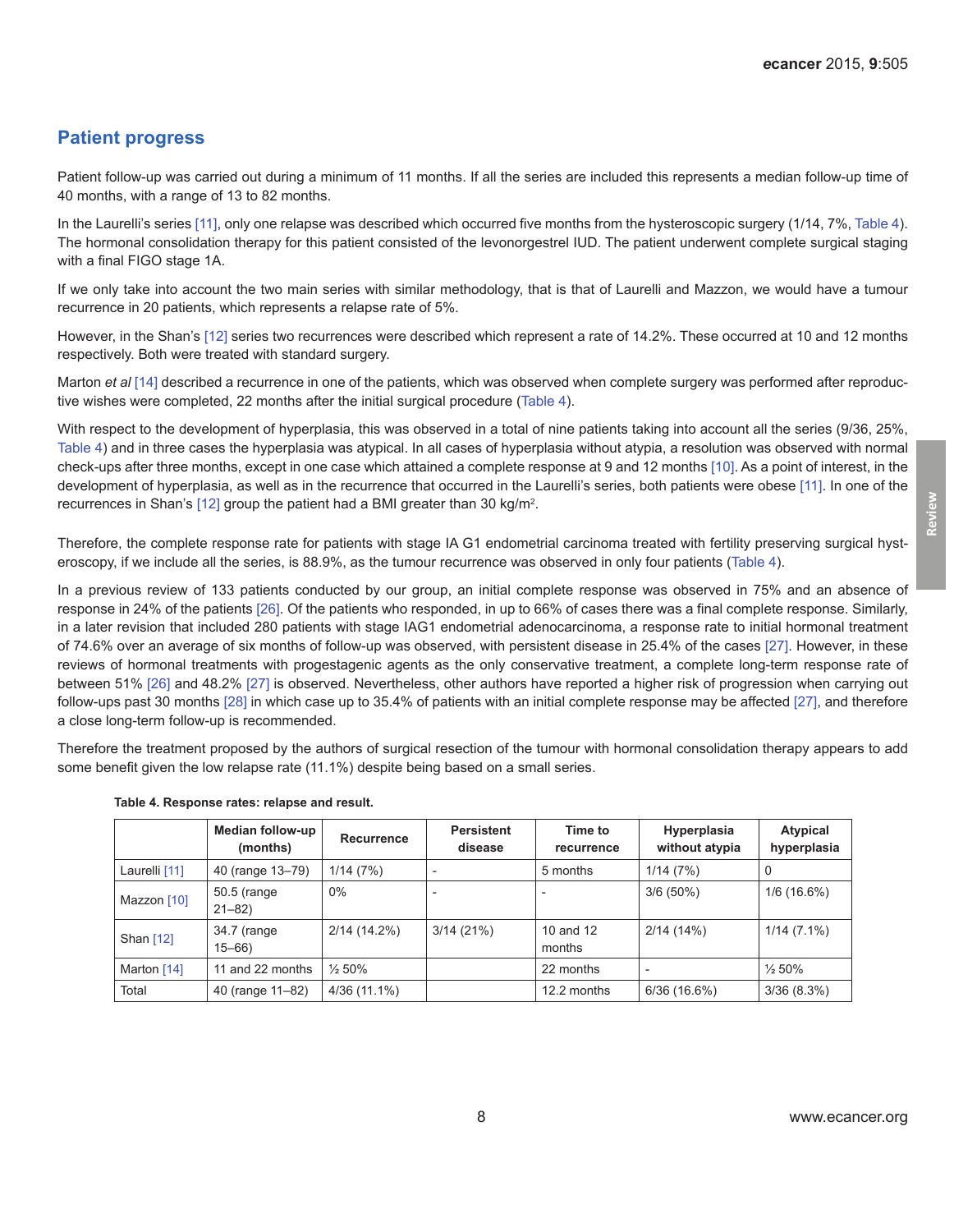**Review**

## **Obstetric results**

Patients started attempting pregnancy after completing hormone therapy. Mazzon's group started at six months [\[10\]](#page-9-0), Laurelli's group at 12 months [\[11\]](#page-10-0) and Shan's series at three months of confirming complete response [\[12\]](#page-10-0).

In the Mazzon's series, all of the patients attempted pregnancy with four of them succeeding, one on two occasions, which represents a rate of pregnancy in this series of 66.6% [\[10\]](#page-9-0) (Table 5).

In the Laurelli's group only three patients attempted pregnancy and only one succeeded, so the rate of pregnancy in this series is 33% (1/3) or 7% if we take into consideration all patients in the group (1/14). Similarly, in the Shan's series, only eight patients in the entire series of 26 attempted pregnancy (including atypical hyperplasia), resulting in two pregnancies, representing a rate of 25% (2/8) or 7.6 % depending on whether you consider all patients or only those that attempted pregnancy (2/26) (Table 5).

Considering that Marton described two clinical cases of pregnancy after conservative treatment for endometrial cancer that were not included in a series of patients these were not added to this analysis.

Pregnancy rates previously described in the literature for exclusively hormonal conservative treatments vary between 34.8–60% [\[24, 26,](#page-10-0)  [27\]](#page-10-0). In reality, given that the results were handled quite differently in all the series and that not all of the patients attempted pregnancy, if we only look at Mazzon's results we get a pregnancy rate of 66% [\[10\],](#page-9-0) which suggests superiority in achieving pregnancy for the combination of surgery and hormone treatment compared to hormone treatment alone.

There is a commentary published by Park *et al* [\[29\]](#page-10-0) contemplating the possible adverse effects of hysteroscopic endometrial and myometrial resection prior to hormone therapy for endometrial cancer in cases where preserving fertility was desired. An increase in adhesive syndrome is described after the resection of fibroids with hysteroscopy, as well as the development of fibrosis. According to this author these data could influence the difficulty in achieving a pregnancy after hysteroscopic surgery for endometrial cancer. While it is true that the rate of pregnancy of the Mazzon's series is quite acceptable and does not appear to be influenced by this hysteroscopic complication, the other series are scarse with regard to the rate of pregnancy and therefore the evidence is still quite limited as far as knowing whether hysteroscopic resection could produce an adhesive syndrome which would prevent a later pregnancy.

Assisted reproduction techniques were used with three patients in Laurelli's group [\[11\]](#page-10-0) achieving a pregnancy in one case, while four patients (80%), all of them from Mazzon's [\[10\]](#page-9-0) group, became pregnant naturally. In the Shan's [\[12\]](#page-10-0) series the two pregnancies were spontaneous, and Marton [\[14\]](#page-10-0) describes one spontaneous pregnancy and one IVF (in vitro fertilisation) pregnancy. These results differ from the recent reviews that describe a higher percentage of patients who undergo assisted reproduction techniques (66%) [\[19\]](#page-10-0) and others in which the pregnancy rate is greater when using assisted reproduction techniques than when pregnancy occurs naturally (80% versus 43.2%) [\[24\]](#page-10-0).

With regard to the time that elapsed before pregnancy is achieved, in Mazzon's patients this was 24 months on average after completing conservative treatment, with a range of 14–46 [\[10\]](#page-9-0) months. The patient in Laurelli's group took 14 months to conceive after completing the treatment.

| <b>Series</b> | N    | <b>Method</b>   | <b>Duration</b>                | Number of<br>pregnancies | Obstetric outcome                             | Rate of<br>pregnancy |
|---------------|------|-----------------|--------------------------------|--------------------------|-----------------------------------------------|----------------------|
| Mazzon        | Four | Natural         | 24 months (range)<br>$14 - 46$ | Five                     | Four cesarean section<br>One vaginal delivery | 66.6%                |
| Laurelli      | One  | <b>ART</b>      | 14 months                      | One                      | One vaginal delivery                          | 33.3%                |
| Shan          | Two  | Natural         | $\overline{\phantom{a}}$       | Two                      | One vaginal birth,<br>another unknown         | 25%                  |
| Marton        | Two  | Natural and ART | 3 and 10 months                | Two                      | Two vaginal delivery                          | 100%                 |
| Total         | 9    |                 | Range 3-46 months              | Ten                      |                                               |                      |

#### **Table 5. Obstetric results.**

ART Assisted Reproductive Technology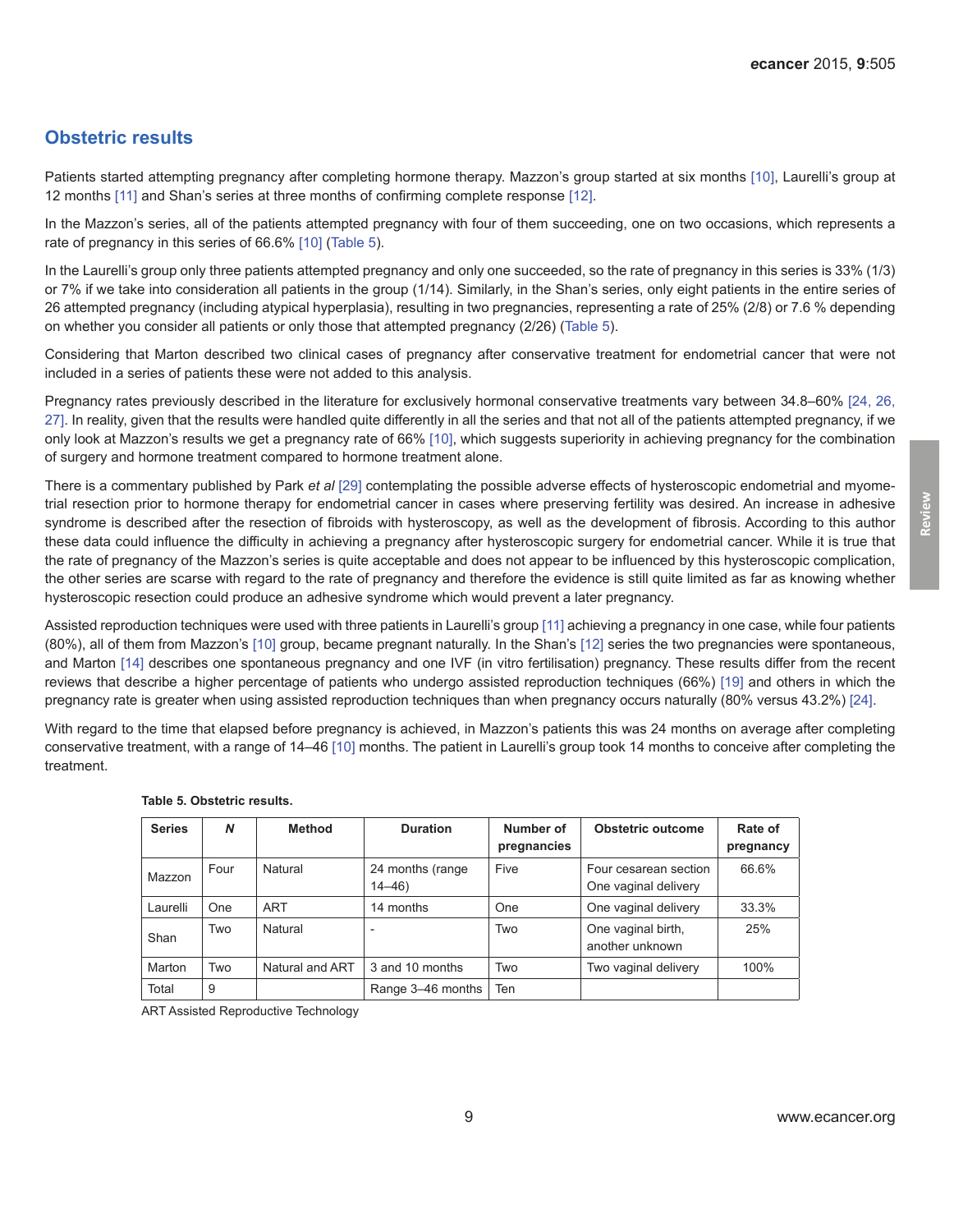<span id="page-9-0"></span>The obstetric results obtained in the ten births were as follows: all went to term, four were delivered by cesarean and six by normal vaginal delivery. Only Mazzon refers to the weight of the infants, with a median of 3.6 kg and a range of 3.2–4.5 kg [10]. Obstetric results described in the literature vary widely since this information is not always available. The available data show cases of premature birth, and multiple pregnancies, but these results are more related to the use of assisted reproductive techniques than to the history of endometrial carcinoma [\[24, 25\]](#page-10-0).

#### **Conclusions**

- • Fertility preserving treatment is feasible in young patients with stage 1A low-grade progesterone receptor positive endometrioid tumours with no metastatic involvement or risk factors.
- • The treatment most widely described is based on progestagenic hormone therapy with close monitoring for long periods.
- • Hysteroscopic surgery prior to hormone therapy may improve the rate of recurrence when the resection margins are free, although there is limited evidence. Well-designed, prospective studies should be performed with a well-defined hysteroscopic surgical technique to analyse resection margins and myometrial involvement.
- • Evidence regarding the rates of pregnancy for patients in treatment with hysteroscopic surgery is very limited, and may be affected by the endometrial resection itself.

## **Conflict of interest**

The authors declare that they have no conflict of interest.

#### **References**

- 1. Ibañez E, Chiva L and Rodriguez-Escudero FJ (1993) **Resultados de la Encuesta Nacional sobre Carcinoma de Endometrio Diagnosticado en 1993** *Avances en Ginecología Oncológica* Rodriguez –Escudero Eds Cáceres
- 2. Benedet JL *et al* (2000) **FIGO staging classifications and clinical practice guidelines in the management of gynecologic cancers FIGO Committee on Gynecologic Oncology** *Int J Gynaecol Obstet* **70**(2) 209–62
- 3. Creasman WT *et al* (2006) **Carcinoma of the corpus uteri** *Int J Gynaecol Obstet* **95** (Suppl1) S105–43 DOI: [10.1016/S0020-](http://dx.doi.org/10.1016/S0020-7292(06)60031-3) [7292\(06\)60031-3](http://dx.doi.org/10.1016/S0020-7292(06)60031-3)
- 4. Creasman WT, Odicino F and Maissoneuve P **Carcinoma of the corpus uteri** *FIGO Annual Report* **26**
- 5. Nevadunsky NS1, Van Arsdale A and Strickler HD (2014) **Obesity and age at diagnosis of endometrial cancer.** *Obstet Gynecol* **124**(2 Pt 1) 300–6 DOI: [10.1097/AOG.0000000000000381](http://dx.doi.org/10.1097/AOG.0000000000000381)
- 6. Navarria I, Usel M and Rapiti E (2009) **Young patients with endometrial cancer: How many could be eligible for fertility-sparing treatment?** *Gynecol Oncol* **114**(3) 448–451 DOI: [10.1016/j.ygyno.2009.05.038](http://dx.doi.org/10.1016/j.ygyno.2009.05.038)
- 7. Creasman WT *et al* (2001) **Carcinoma of the corpus uteri** *J Epidemol Biostat* **6**(1) 47–86
- 8. Soliman PT *et al* (2005) **Risk factors for young premenopausal women with endometrial cancer** *Obstet Gynecol* **105**(3) 575–80 DOI: [10.1097/01.AOG.0000154151.14516.f7](http://dx.doi.org/10.1097/01.AOG.0000154151.14516.f7) PMID: [15738027](http://www.ncbi.nlm.nih.gov/pubmed/15738027)
- 9. Kalogera E, Dowdy SC and Bakkum-Gamez (2014) **Preserving fertility in young patients with endometrial cancer: Current perspectives** *Int J Womens Health* **6** 691–701
- 10. Mazzon I *et al* (2010) **Conservative surgical management of stage IA endometrial carcinoma for fertility preservation** *Fertil Steril* **93**(4) 1286–9 DOI: [10.1016/j.fertnstert.2008.12.009](http://dx.doi.org/10.1016/j.fertnstert.2008.12.009)